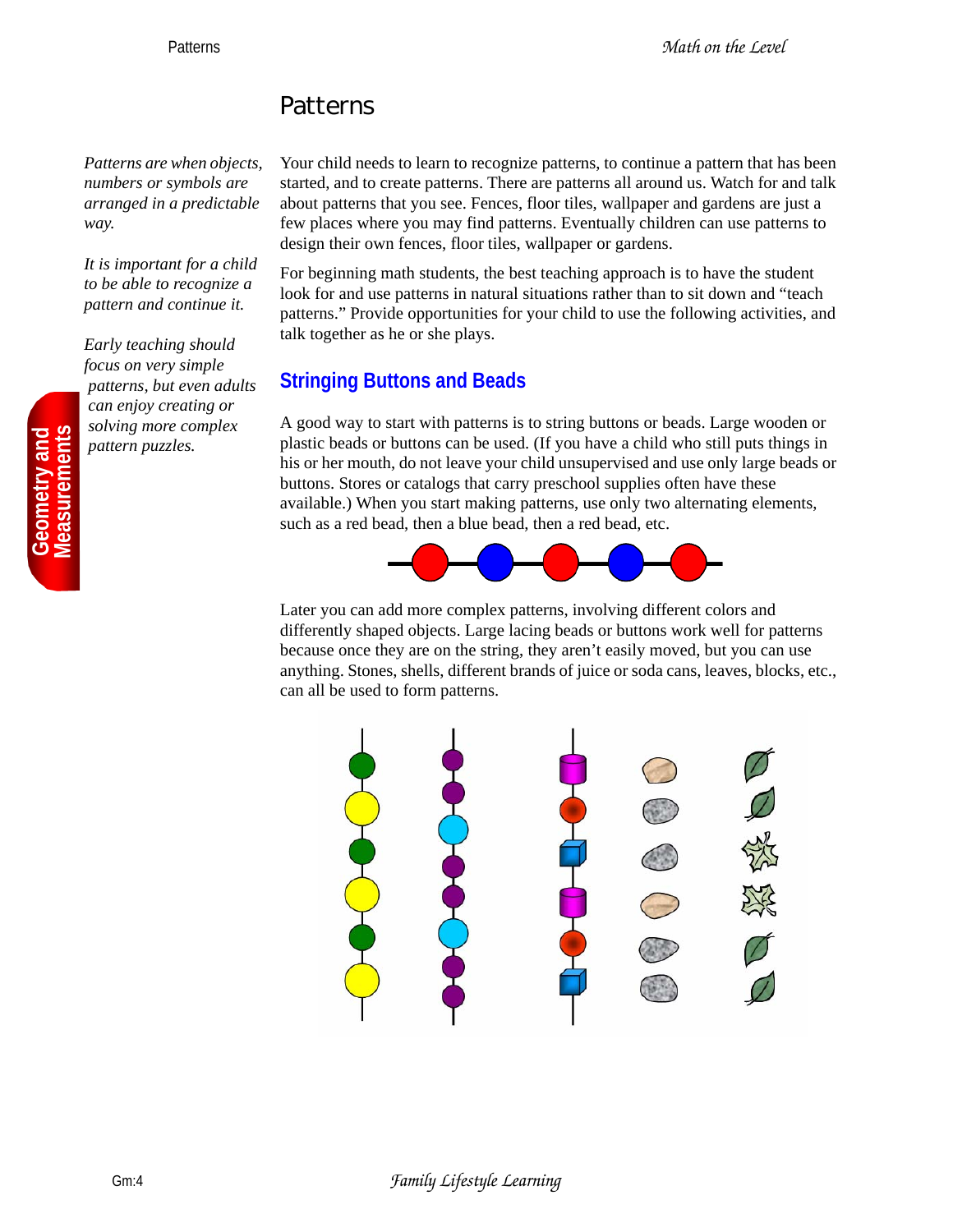#### **Blocks**

Whether you use interlocking blocks like Duplos<sup>®</sup>, or simply wooden blocks, you can easily look for or create patterns. As with stringing beads, start off with simple patterns, and later create more complex patterns.

- Make a pattern and have your child copy it.
- Have your child make a pattern for you to copy.
- Start a pattern and have your child complete it.
- When you construct houses, put patterns of color or sizes in the walls.



# **Coloring**

You can draw pictures to color that have simple patterns.You can draw simple figures or basic shapes.



You can also help your child draw or color patterns to form borders around his or her artwork.

#### **Rhythms**

Music and poetry both follow patterns. Learning the pattern of words and sounds can help your child's math abilities as well as help with reading and language skills. Even if your child isn't in formal music lessons, expose him or her to both instrumental and vocal music and to poetry.

- Read books written in rhyme.
- Have your child memorize poems and songs.
- Make drums from oatmeal or other cardboard or plastic food tubs, then play the drums in time to songs or poems.
- Clap, jump, or hop to music.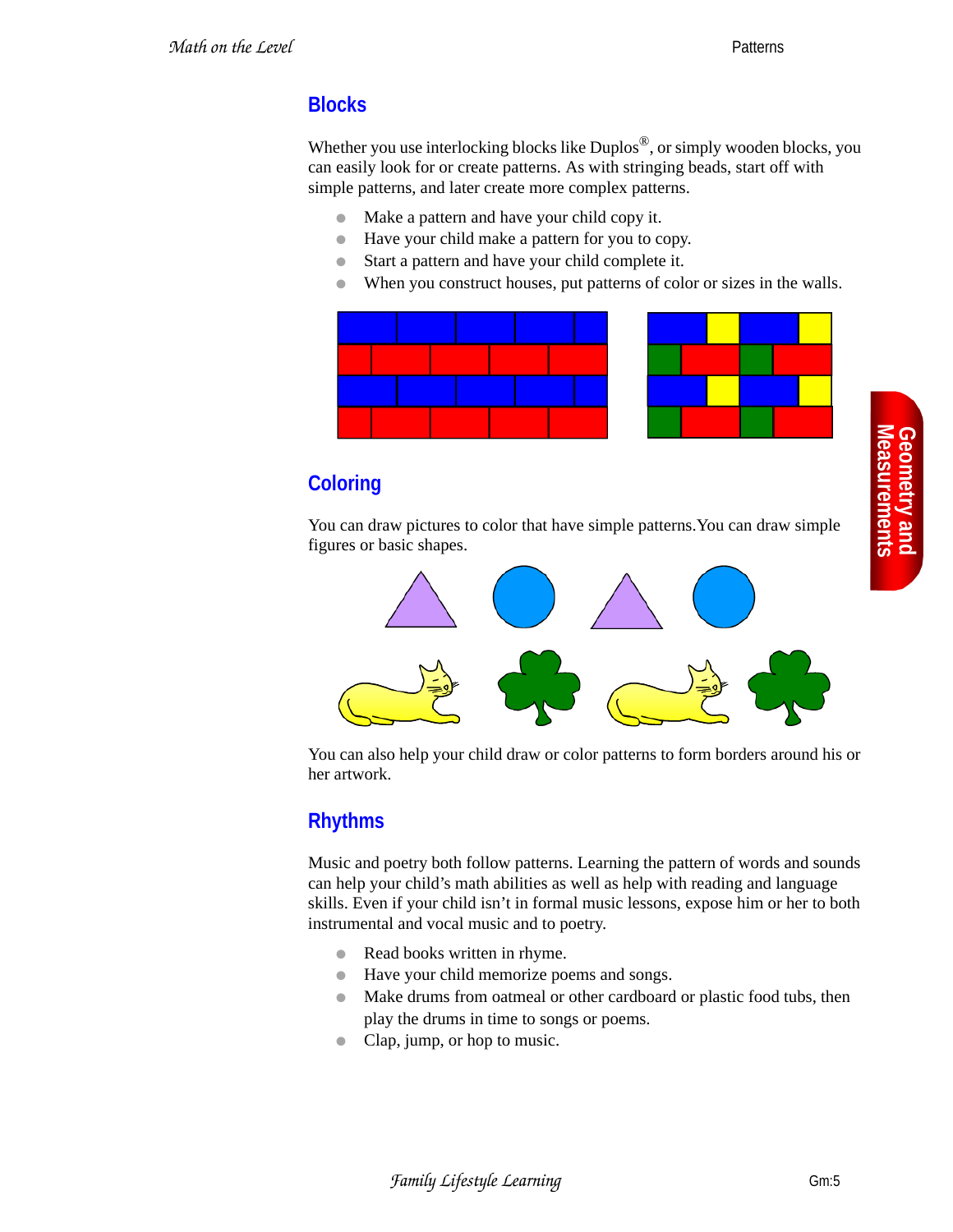#### **Pattern Picture Books**

There are many picture books that use patterns in their stories, rhymes, or illustrations. A wide variety of excellent books is available. Spend lots of time in the library. Here are some authors and types of books you might enjoy with your child:

- Tana Hoban's books are primarily photographs, sometimes with a few words. They are great books to use for talking with your child. Have him or her find colors, shapes, patterns, etc.
- Eric Carle's books generally have a pattern of story or words, involve some sort of counting, and are really fun with great illustrations. There is usually some sort of multi-sensory aspect to these books that adds a delightful twist.
- Bill Martin Jr. (*Brown Bear, Brown Bear, What Do You See?*) has books with simple word patterns that are predictable and easy to memorize.
- Nancy White Carlstrom writes the *Jessie Bear* books. They are very rhythmic, have great illustrations, and are wonderful read-a-loud books.
- There are many nursery rhyme books that have beautiful illustrations. Mother Goose poems are often put to music, also, so you can sing or read them to your child.

## **Chores and Daily Activities**

Many daily tasks involve patterns.

- Teach your child to set the table in a specific pattern, with silverware and dishes in specific spots in relationship to each other. (If your child has trouble with remembering the pattern, draw outlines of the dishes and silverware on a sheet of paper and help him or her copy the pattern with the actual items.)
- You can set up toy areas with specific spots for specific items. Teach your child the pattern of putting toys away, each in its own spot.
- Dust with patterns (for example: "circle circle, long swipe, circle, long swipe...").
- Help your child fold clothes and say the pattern of folding aloud. For example, if folding washcloths you might say, "Lay it flat, fold it in half, fold it in half, all done!" and repeat the same words with each washcloth.